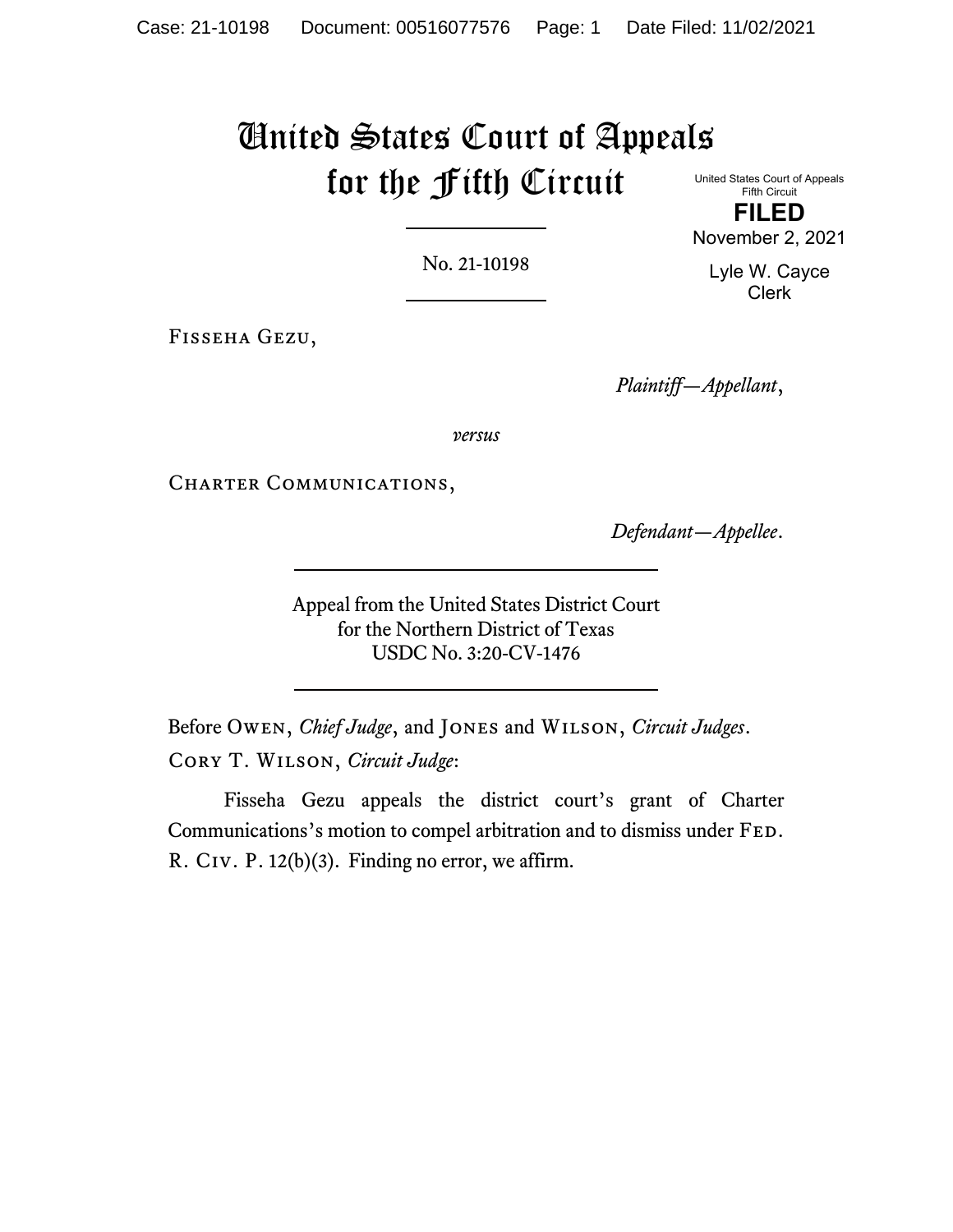## **I.**

Gezu worked for Charter from December 2007 to May 20[1](#page-1-0)9.<sup>1</sup> On October 6, 2017, Charter sent an email to all active, non-union employees announcing a new employment-based legal dispute resolution program dubbed Solution Channel (the "Program"). The pertinent part of the email stated:

In the unlikely event of a dispute not resolved through the normal channels, Charter has launched *Solution Channel*, a program that allows you and the company to efficiently resolve covered employment-related legal disputes through binding arbitration.

By participating in *Solution Channel*, you and Charter both waive the right to initiate or participate in court litigation (including class, collective and representative actions) involving a covered claim and/or the right to a jury trial involving any such claim .... Unless you opt out of participating in *Solution Channel* within the next 30 days, you will be enrolled. Instructions for opting out of *Solution Channel* are also located on Panorama.

The email also hyperlinked the term "Solution Channel" to send recipients to Charter's intranet, where additional information on the Program and optout instructions were available.

The arbitration agreement, which was available in full on Charter's intranet, required arbitration of

all disputes, claims, and controversies that could be asserted in court or before an administrative agency or for which you or Charter have an alleged cause of action related to pre-

<span id="page-1-0"></span><sup>&</sup>lt;sup>1</sup> Gezu initially worked for Time Warner Cable; Charter purchased Time Warner Cable in 2016. For ease of reference, we simply refer to Gezu's employer as Charter. Gezu does not dispute that he was employed by Charter during the time relevant to this case.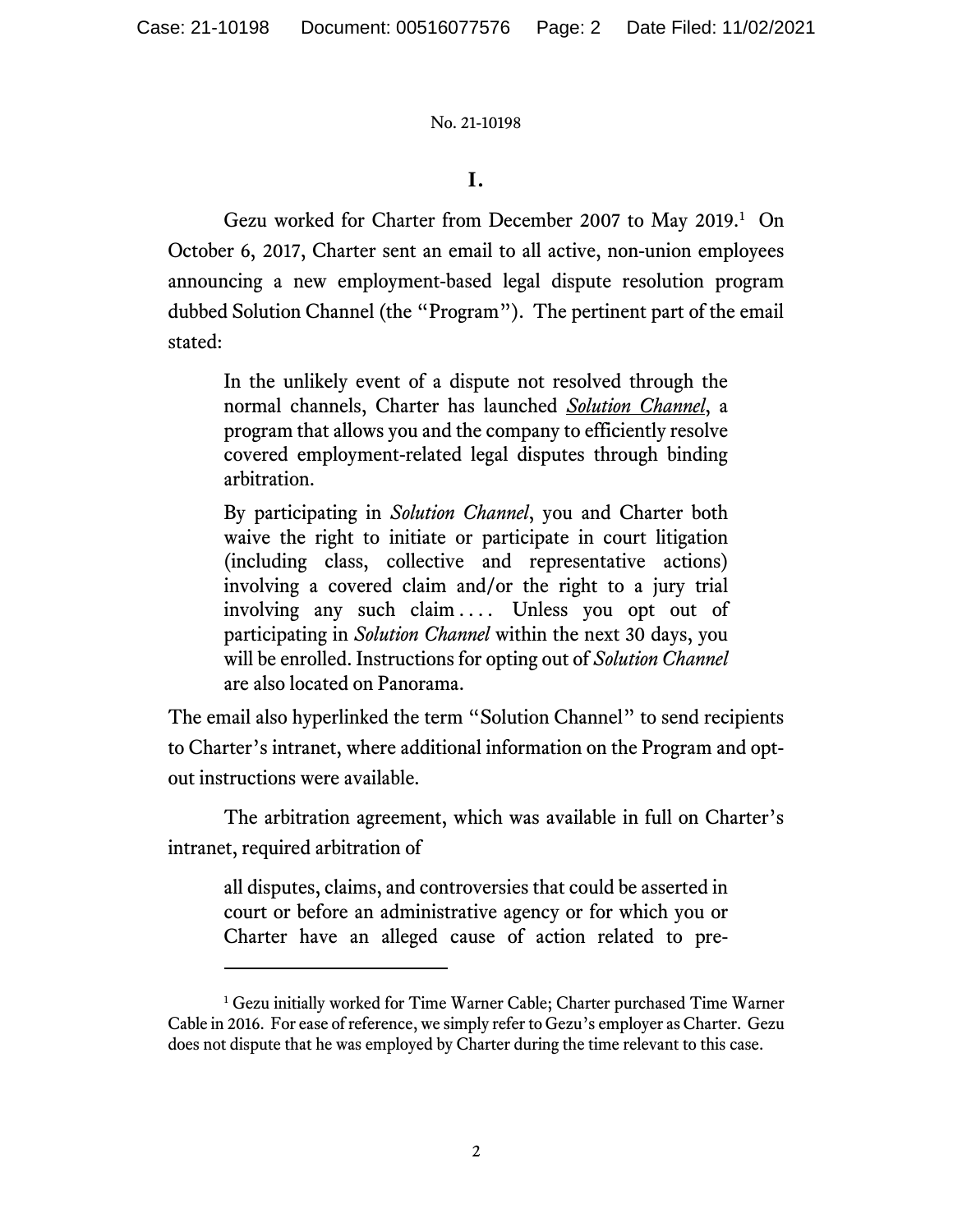employment, employment, employment termination or postemployment-related claims, whether the claims are denominated as tort, contract, common law, or statutory claims (whether under local, state or federal law), including without limitation claims for: . . . unlawful discrimination or harassment (including such claims based upon race, color, national origin, sex, pregnancy, age, religion, sexual orientation, disability, and any other prohibited grounds), [and] claims for unlawful retaliation . . . .

These provisions in mind, we turn to the actions leading to this lawsuit and the relevant procedural history.

During his employment, Gezu allegedly suffered discrimination based on his race and national origin. According to Gezu, Charter did not take any action to address the discrimination despite being made aware of it. Instead, Charter ultimately terminated Gezu on May 8, 2019, based on what Gezu alleges were pretextual reasons. As a result of these events, Gezu filed the underlying complaint against Charter on June 8, 2020. Proceeding *pro se*, he asserted claims under Title VII of the Civil Rights Act and 42 U.S.C. § 1981.

In response, Charter moved to compel arbitration and to dismiss under Rule 12(b)(3), contending that Gezu and Charter were parties to a binding arbitration agreement. Charter attached various exhibits to its brief in support of its motion, including, among other things, a declaration of John Fries, its Vice President of HR Technology. Gezu responded in opposition and moved to strike Fries's declaration. According to Gezu, no consensual arbitration agreement existed and Fries's declaration was inadmissible because it was not sworn or notarized. Charter filed a reply in support of its motion and a response in opposition to Gezu's motion to strike, attaching a declaration of Daniel Vasey, Charter's senior director of records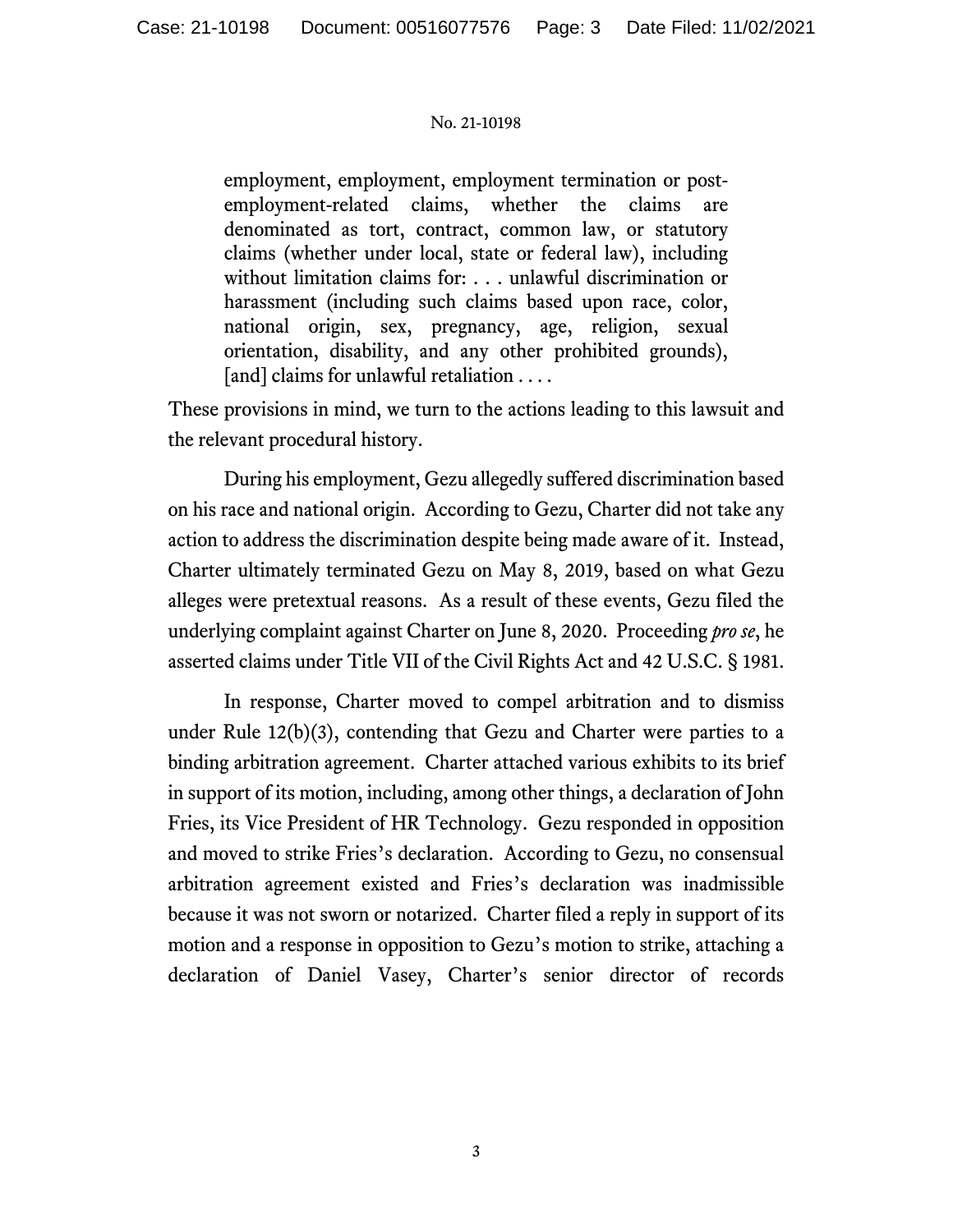management and eDiscovery.<sup>2</sup> Gezu then filed a second response to Charter's motion to compel arbitration and dismiss, which Charter moved to strike as an unauthorized surreply.

Ultimately, the magistrate judge entered her findings, conclusions, and recommendation in favor of granting Charter's motion to compel arbitration and to dismiss. The magistrate also denied Gezu's motion to strike Fries's affidavit and granted Charter's motion to strike Gezu's second response to Charter's motion. Gezu filed objections to the magistrate's recommendation, but the district court overruled the objections and entered an order accepting it. The district court then entered a judgment granting Charter's motion to compel arbitration and dismissing the action without prejudice to Gezu's right to demand arbitration. Gezu timely appealed.

Gezu primarily contends that the district court erred by adopting the magistrate's recommendation to grant Charter's motion to compel arbitration and to dismiss under Rule 12(b)(3). Gezu also asserts that the court erred by (1) finding Fries's declaration admissible; (2) not seeking responses to a list of questions that Gezu requested the court ask of Charter; (3) accepting new evidence, i.e., Vasey's declaration, presented for the first time in Charter's reply brief; and (4) granting Charter's motion to strike his second response (the surreply) to Charter's motion to compel. We address these issues in turn.

<span id="page-3-0"></span><sup>&</sup>lt;sup>2</sup> In his declaration, Vasey stated that a copy of the October 6, 2017 email was sent to Gezu's Charter email address. He also stated that Gezu opened the email between October 6, 2017, and the November 5, 2017 opt-out deadline. Vasey attached copies of the relevant email receipt and email click data to his declaration.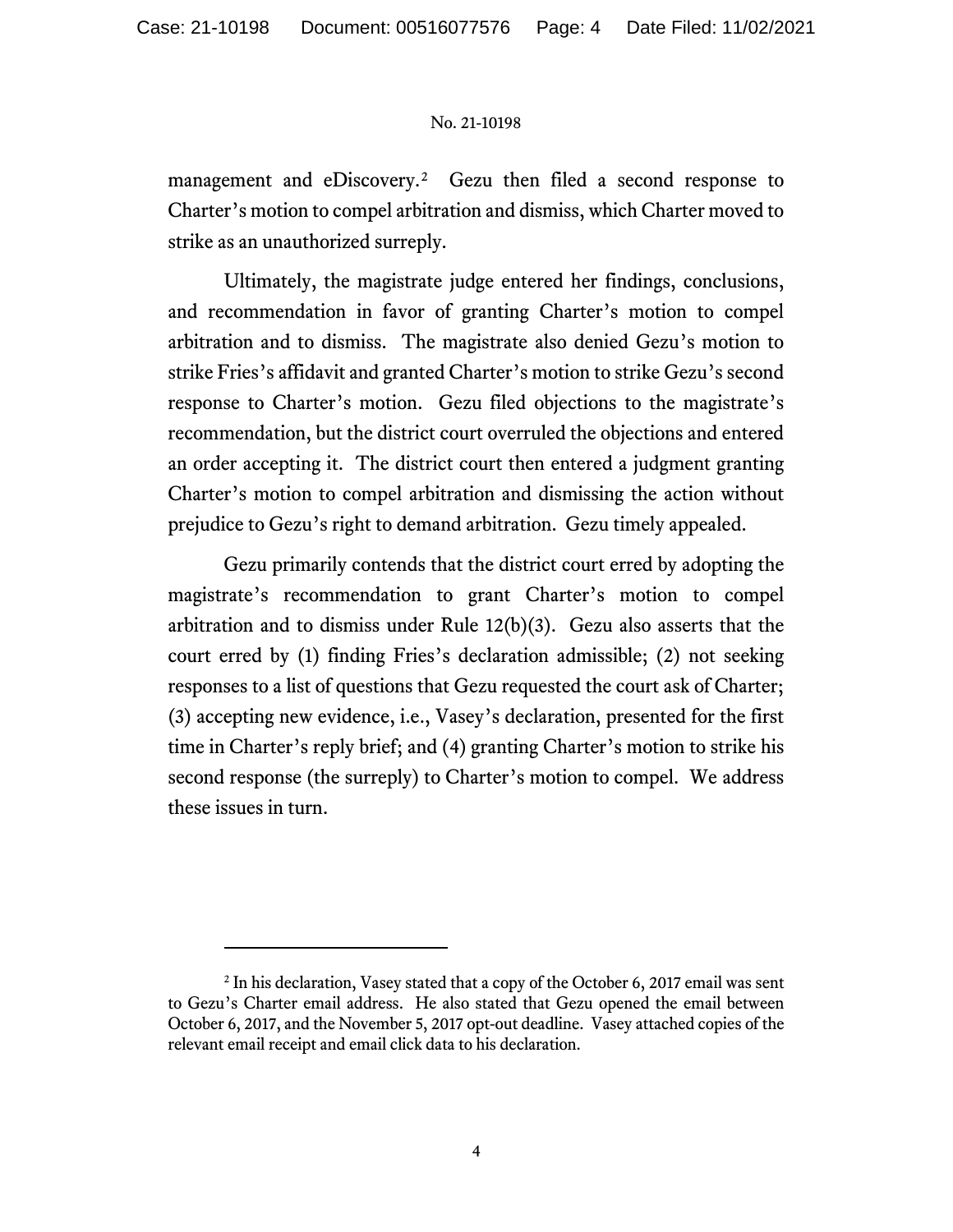## **II.**

## *A. Grant of Charter's Motion to Compel and Dismiss*

We review *de novo* a district court's grant of both a motion to compel arbitration and a Rule 12(b)(3) motion to dismiss. *Ambraco, Inc. v. Bossclip B.V.*, 570 F.3d 233, 238 (5th Cir. 2009); *Dealer Comput. Servs., Inc. v. Old Colony Motors, Inc.*, 588 F.3d 884, 886 (5th Cir. 2009).

Determining whether a party should be compelled to arbitrate claims requires a two-step inquiry. *Kubala v. Supreme Prod. Servs., Inc.*, 830 F.3d 199, 201 (5th Cir. 2016). Step one focuses on "contract formation—whether the parties entered into *any arbitration agreement at all*." *Id*. Step two "involves contract interpretation to determine whether *this* claim is covered by the arbitration agreement." *Id*. Our analysis for both steps is governed by Texas law. *First Options of Chi., Inc. v. Kaplan*, 514 U.S. 938, 944 (1995). [3](#page-4-0) Under Texas law, "[a]rbitration agreements between employers and their employees are broadly enforceable." *Kubala*, 830 F.3d at 202. When, like here, an at-will employee is "not initially subject to an arbitration agreement" with his employer, but one is later imposed, the question becomes "whether the arbitration agreement [is] a valid modification of the terms of his employment." *Id*. at 202–03.

To show that such an agreement is a valid modification, the employer must demonstrate that the employee "(1) received notice of the change and (2) accepted the change." *Id*. at 203 (citing *In re Halliburton Co.*, 80 S.W.3d 566, 568 (Tex. 2002)). An employer demonstrates notice by proving "that

<span id="page-4-0"></span><sup>&</sup>lt;sup>3</sup> Because Charter employed Gezu in Texas, the parties agree that Texas law applies. For contract cases, "Texas follows the 'most significant relationship test' set out in the Restatement (Second) of Conflict of Laws § 6 and § 145." *DTEX, LLC v. BBVA Bancomer, S.A.*, 508 F.3d 785, 802 (5th Cir. 2007) (citing *Torrington Co. v. Stutzman*, 46 S.W.3d 829, 848 (Tex. 2000); *Gutierrez v. Collins*, 583 S.W.2d 312, 318 (Tex. 1979)).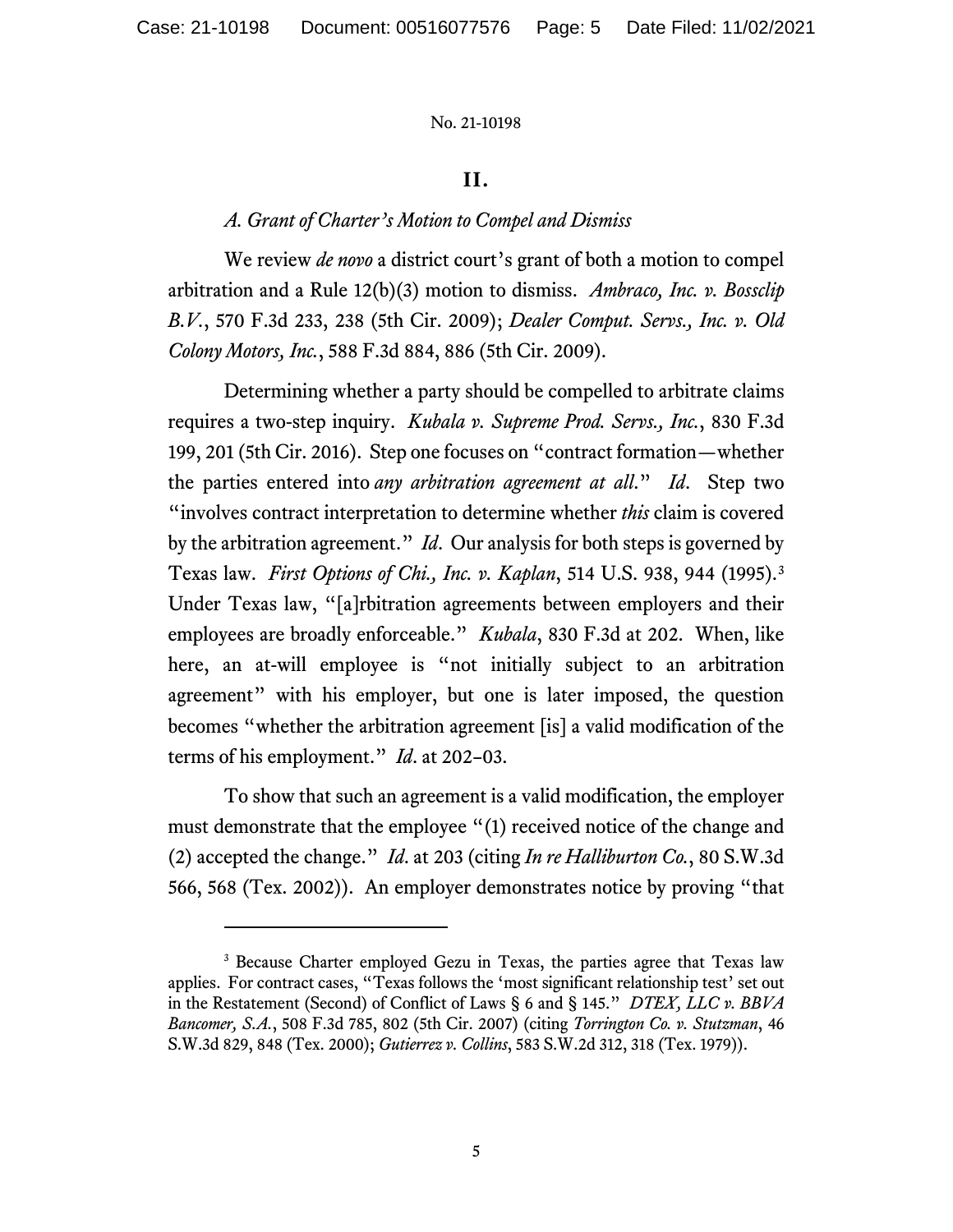[it] unequivocally notified the employee of definite changes in employment terms." *Halliburton*, 80 S.W.3d 566 at 568 (quoting *Hathaway v. Gen. Mills, Inc*., 711 S.W.2d 227, 229 (Tex. 1986)). And "acceptance need not be anything more complicated than continuing to show up for the job and accept wages in return for work." *Kubala*, 830 F.3d at 203.

Here, Gezu urges that he did not "agree" to arbitrate his claims against Charter. [4](#page-5-0) However, the record shows a valid modification to his employment contract—i.e., notice and acceptance. On October 6, 2017, Charter sent an email notice to Gezu of its new Program aimed at "efficiently resolv[ing] covered employment-related legal disputes *through binding arbitration*." (Emphasis added). The email stated that by participating, the recipient and Charter "both waive[d] the right to initiate or participate in court litigation . . . involving a covered claim" and that recipients "would be automatically enrolled in the Program *unless* they chose to "opt out of participating . . . within . . . 30 days." This language, along with the referenced links to additional information about the Program provided in the email, was sufficient to notify Gezu unequivocally of the arbitration agreement. *See Kubala*, 830 F.3d at 203 (finding valid notice through a meeting in which employer announced a new policy requiring employees to arbitrate employment disputes).

<span id="page-5-0"></span><sup>4</sup> Gezu mistakenly asserts that the relevant question before the court is whether the parties *entered* a binding contract. But as stated *supra*, due to Gezu's pre-existing at-will employment contract, the issue before the court is whether the arbitration agreement was a valid *modification* of the terms of his employment. Although Gezu asserts in his appellate reply brief that "there is no pre-existing contract between me and Charter," this assertion is forfeited. *United States v. Bowen*, 818 F.3d 179, 192 n.8 (5th Cir. 2016) ("[A]ny issue not raised in an appellant's opening brief is forfeited.").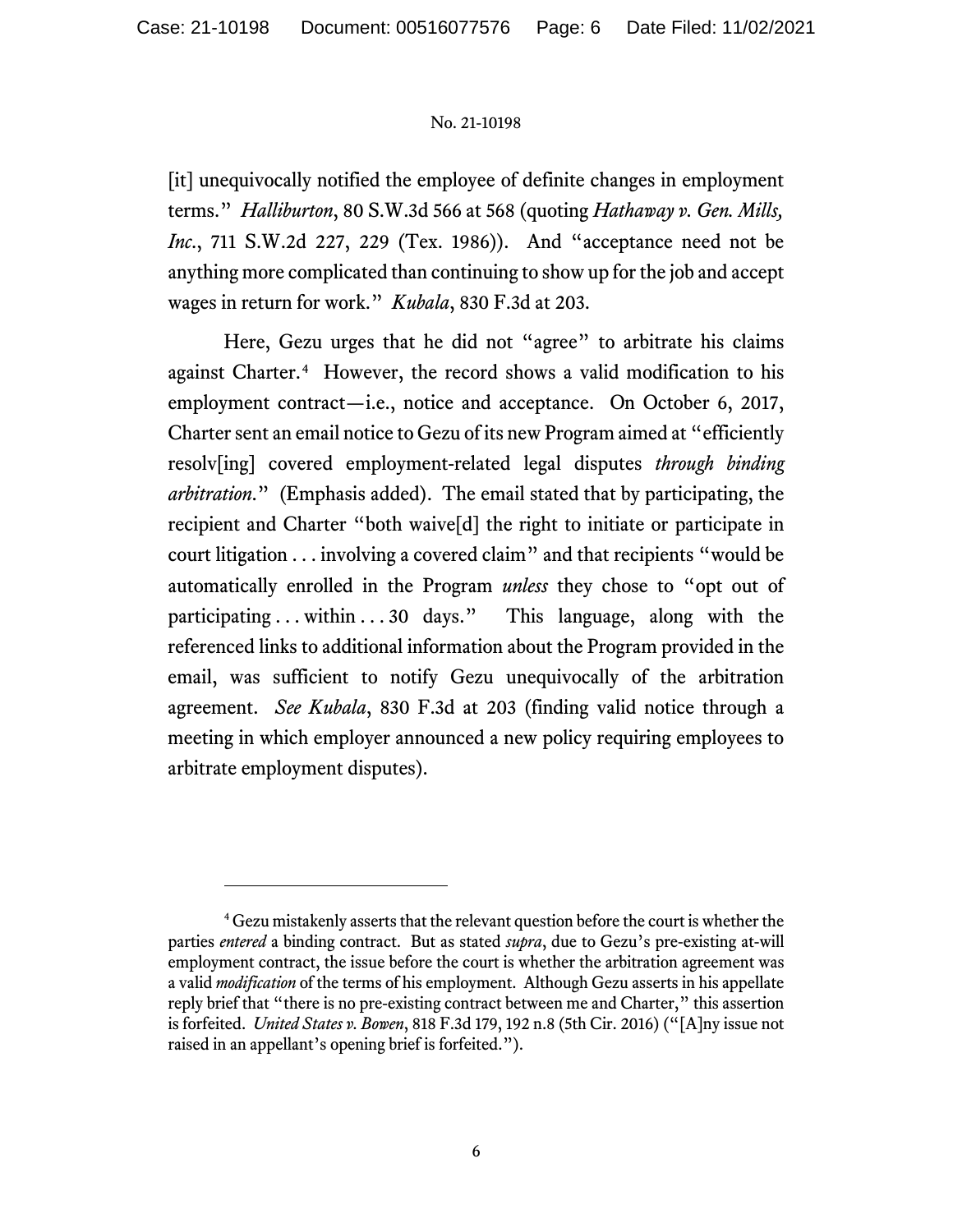Moreover, Charter's valid notice is not frustrated by Gezu's assertion that he did not read the October 16, 2017 email. [5](#page-6-0) As noted by the district court, the mailbox rule comes into play when, like here, "there is a material question as to whether a document was actually received." *Duron v. Albertson's LLC*, 560 F.3d 288, 290 (5th Cir. 2009) (quoting *Custer v. Murphy Oil USA, Inc.*, 503 F.3d 415, 419 (5th Cir. 2007)). Under the mailbox rule, "[a] sworn statement is credible evidence of mailing" and creates a presumption of receipt. *Id*.; *see also Custer*, 503 F.3d at 420 (quoting *Schikore v. BankAmerica Supplemental Ret. Plan*, 269 F.3d 956, 964 (9th Cir. 2001)). We agree with the district court that the declarations of Fries and Vasey averring that Charter sent and that Gezu both received and opened the October 16, 2017 email—were enough to create that presumption here. [6](#page-6-1)

Gezu fails to rebut the presumption that he received notice of the modification to his employment contract, so we next address whether he accepted it. He did. The October 6, 2017 email "conspicuously warned that employees were deemed to accept" the Program unless they opted out within 30 days. *In re Dillard Dep't Stores, Inc*., 198 S.W.3d 778, 780 (Tex. 2006). The email also provided recipients with directions on how to opt out. Nonetheless, Gezu did not opt out of the Program and continued working for Charter for over a year until he was terminated in May 2019. Accordingly,

<sup>&</sup>lt;sup>5</sup> We construe this as an assertion that Gezu did not "receive" notice.

<span id="page-6-1"></span><span id="page-6-0"></span><sup>&</sup>lt;sup>6</sup> As noted in Charter's brief, in reaching this conclusion, we align ourselves with several other courts that have enforced the Program's arbitration obligations in similar situations. *See Krohn v. Spectrum Gulf Coast, LLC*, No. 3:18-CV-2722-S, 2019 WL 4572833 (N.D. Tex. Sept. 19, 2019); *Hughes v. Charter Commc'ns*, *Inc*., No. 3:19-cv-01703-SAL, 2020 WL 1025687 (D. S.C. Mar. 2, 2020); *Harper v. Charter Commc'ns, LLC*, No. 2:19-cv-01749, 2019 WL 6918280 (E.D. Cal. Dec. 19, 2019); *Moorman v. Charter Commc'ns, Inc*., No. 18-cv-820-wmc, 2019 WL 1930116 (W.D. Wis. May 1, 2019); *Castorena v. Charter Commc'ns, LLC*, No. 2:18-cv-07981-JFW-KS, 2018 WL 10806903 (C.D. Cal. Dec. 14, 2018).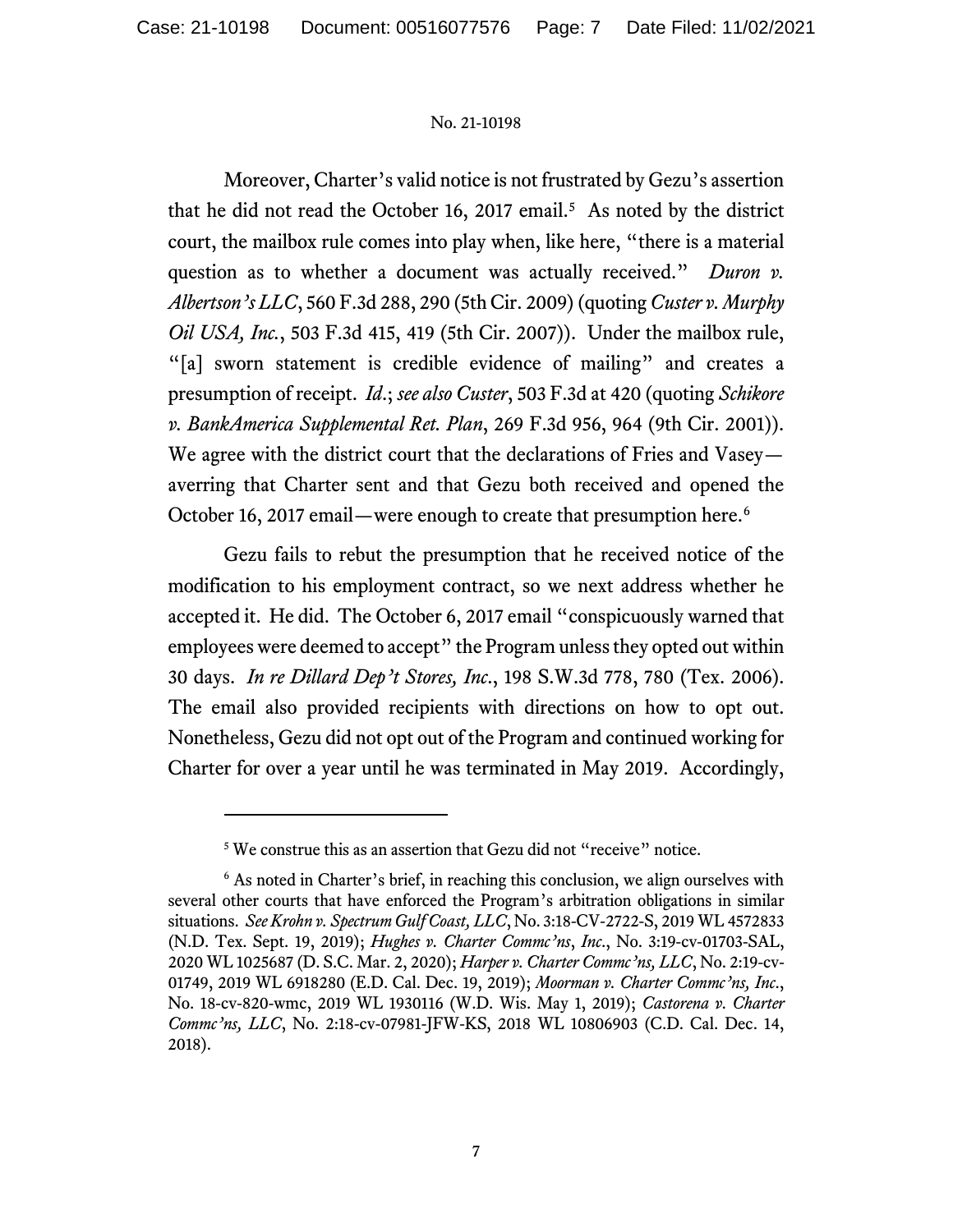the district court correctly concluded that Gezu accepted the terms of the Program. *See Garrett v. Cir. City Stores, Inc.*, 449 F.3d 672, 675 n.2 (5th Cir. 2006); *Dillard*, 198 S.W.3d at 780.

Because Charter sufficiently demonstrated that Gezu both received notice of and accepted the modification to his employment contract, a valid agreement to arbitrate employment-related disputes exists between Gezu and Charter. And because Gezu does not assert on appeal that *his particular claims* are not covered by the arbitration agreement, we affirm the district court's grant of Charter's motion to compel arbitration.

We likewise affirm the district court's grant of Charter's Rule 12(b)(3) motion to dismiss. Although Gezu generally asserts that the district court erred in granting Charter's motion, he does not contend that Rule 12(b)(3) is an improper avenue for dismissal.<sup>7</sup> Further, to the extent the district court interpreted Gezu's response to Charter's motion to raise new allegations under the Texas Deceptive Trade Practices Act (DTPA) or the Fair Labor Standards Act (FLSA), we find no error in the court's conclusion that allowing Gezu to amend his complaint to include such claims would be futile. *See Legate v. Livingston*, 822 F.3d 207, 211 (5th Cir. 2016) ("[A] district court need not grant a futile motion to amend."). As noted by the district court, "[t]he DTPA protects consumers" and "Gezu was an employee of Charter, not a consumer." Along the same lines, the district court correctly reasoned that the FLSA "focuses on wages—minimum hourly rates and overtime pay," and "Gezu offer[ed] no evidence that Charter required or even

<span id="page-7-0"></span><sup>7</sup> *See Lim v. Offshore Specialty Fabricators, Inc.*, 404 F.3d 898, 902 (5th Cir. 2005) ("[O]ur court has treated a motion to dismiss based on a forum selection clause as properly brought under Rule  $12(b)(3)$  (improper venue) .... And, other circuits agree that a motion to dismiss based on an arbitration or forum selection clause is proper under Rule 12(b)(3)." (citations omitted)).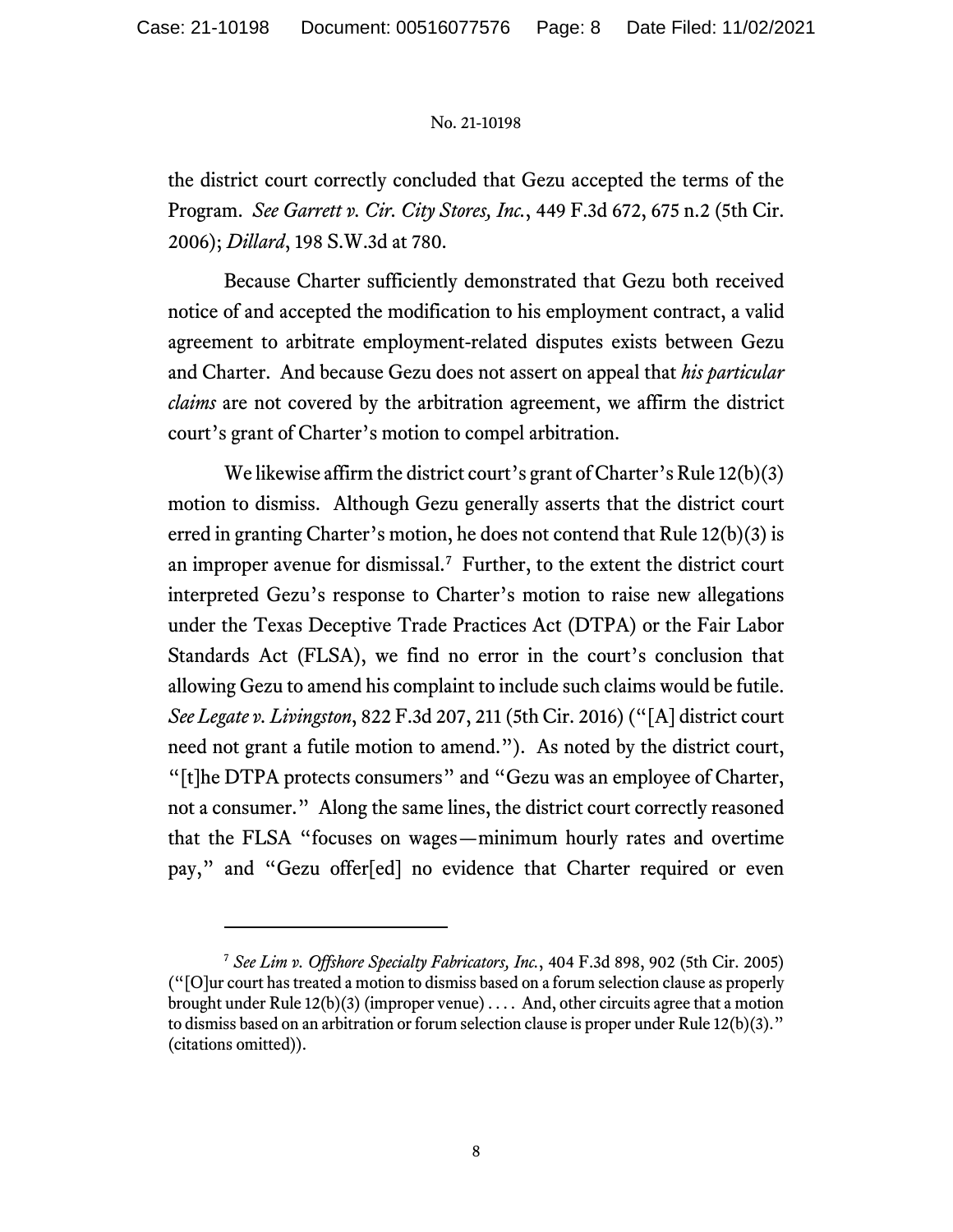encouraged him to read the [October 16, 2017] email outside of working hours."

## *B. Gezu's additional assertions of error*

The additional issues raised by Gezu also fail. First, Gezu asserts that the district court erred by finding Fries's declaration admissible "because it was not sworn and notarized." However, as noted by the district court, and in Gezu's own brief, "28 U.S.C. § 1746 . . . permits unsworn declarations to substitute for an affiant's oath if the statement contained therein is made 'under penalty of perjury' and verified as 'true and correct.'" *Nissho-Iwai Am. Corp. v. Kline*, 845 F.2d 1300, 1306 (5th Cir. 1988). In his declaration, Fries "declare[d] under penalty of perjury under the laws of the United States of America that [his averments were] true and correct." Fries also signed the declaration. The district court thus did not err in finding Fries's declaration admissible.

Gezu next contends the district court erred by not seeking responses to a list of questions that Gezu requested the court ask of Charter. However, Gezu did not serve Charter with discovery requests pursuant to the Federal Rules of Civil Procedure, and Gezu fails to direct this court to any authority supporting his position that he was entitled to have either the magistrate judge or district court do so for him. Accordingly, Gezu has effectively abandoned this issue, and we will not address it further. *City of Austin v. Paxton*, 943 F.3d 993, 1003 n.4 (5th Cir. 2019); *Yohey v. Collins*, 985 F.2d 222, 224–25 (5th Cir. 1993); *see also* Fed. R. App. P. 28(a)(8)(A) ("[T]he appellant's brief must contain . . . appellant's contentions and the reasons for them, with citations to the authorities and parts of the record on which the appellant relies . . . .").

Lastly, Gezu contends that the district court erred in considering Vasey's declaration, which was submitted as an exhibit to Charter's reply in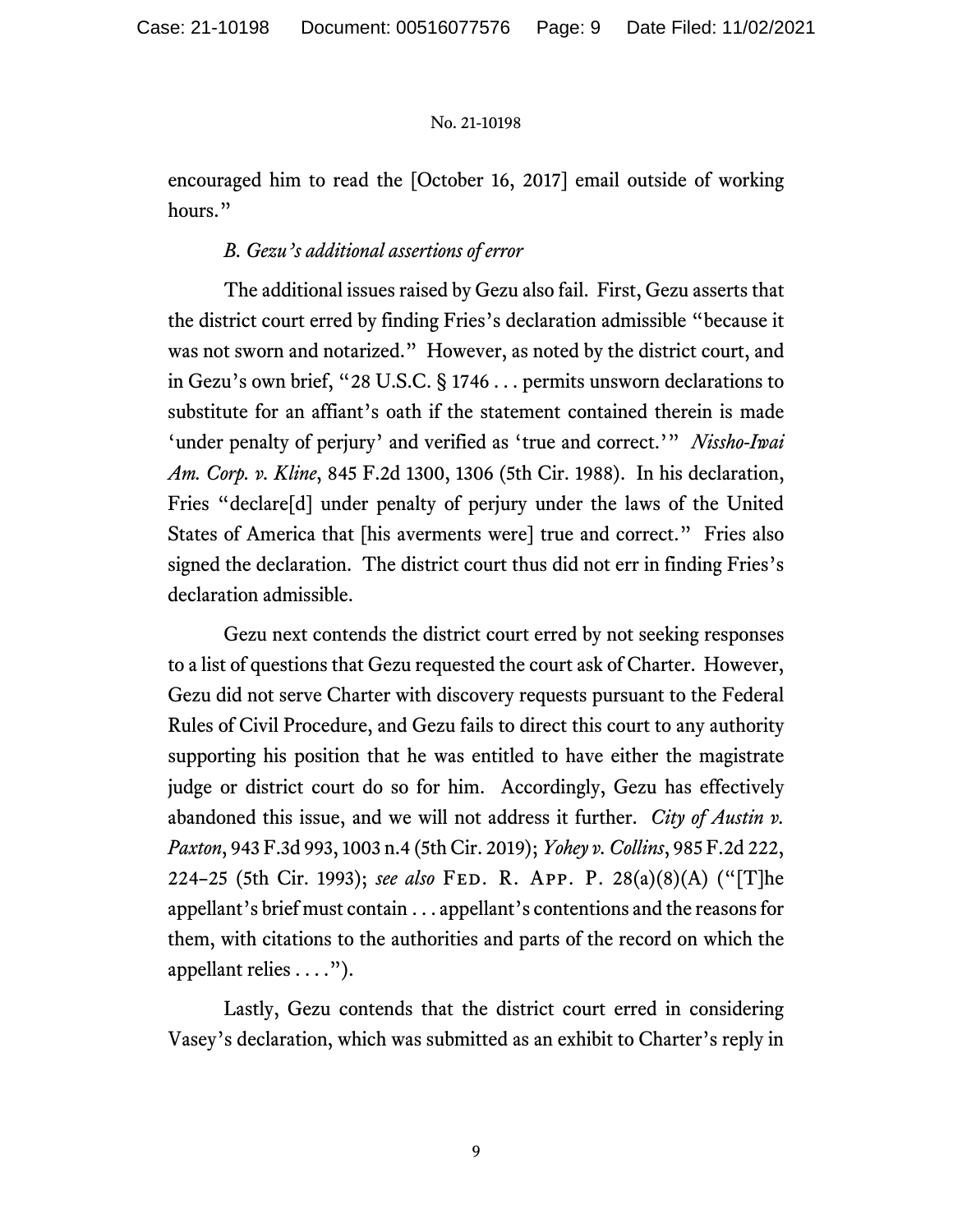support of its motion to compel arbitration and to dismiss, and in striking Gezu's second response (a surreply) in opposition to Charter's motion to compel arbitration and to dismiss. We disagree.

Gezu did not file a motion to strike Vasey's declaration before the district court. [8](#page-9-0) And "[a] party forfeits an argument by failing to raise it in the first instance in the district court—thus raising it for the first time on appeal." *Rollins v. Home Depot USA*, 8 F.4th 393, 397 (5th Cir. 2021). [9](#page-9-1) As to Gezu's second response to Charter's motion, the district court did not abuse its discretion in granting Charter's motion to strike the surreply. *See Cambridge Toxicology Grp., Inc. v. Exnicios*, 495 F.3d 169, 178 (5th Cir. 2007) ("This court reviews a motion to strike for abuse of discretion."). The district court correctly noted that "[n]either the local rules of [the district] court nor the Federal Rules of Civil Procedure allow a party to file a surreply as a matter of right." *Corbello v. Sedgwick Claims Mgmt. Servs., Inc.*, 856 F. Supp. 2d 868, 890 (N.D. Tex. 2012); *see also* N.D. Tex. Loc. Civ. R. 7.1. Because the rules do not provide for surreplies as a matter of right, the district court only accepts such filings "in exceptional or extraordinary circumstances." *Lacher v. West*, 147 F. Supp. 2d 538, 539 (N.D. Tex. 2001) (mem.). Because we discern no abuse of discretion in the

<span id="page-9-0"></span><sup>&</sup>lt;sup>8</sup> In fact, Gezu relied on Vasey's declaration to support his own contentions in his objections to the findings, conclusions, and recommendation of the magistrate judge.

<span id="page-9-1"></span><sup>9</sup> Even assuming that Gezu did not forfeit this argument, we cannot say that the district court erred in considering Vasey's declaration. "The purpose of a reply brief under local rule 7.1(f) is to rebut the nonmovants' response, thereby persuading the court that the movant is entitled to the relief requested by the motion." *Rolls-Royce Corp. v. Heros, Inc.*, 576 F. Supp. 2d 765, 773 (N.D. Tex. 2008) (internal quotation marks and citation omitted). As part of his response to Charter's motion to compel arbitration and dismiss, Gezu submitted an affidavit, stating that he did not recall opening the October 16, 2017 email at issue. Charter included Vasey's declaration—providing evidence that Gezu had in fact opened the email—as part of its reply in rebuttal to Gezu's assertion.